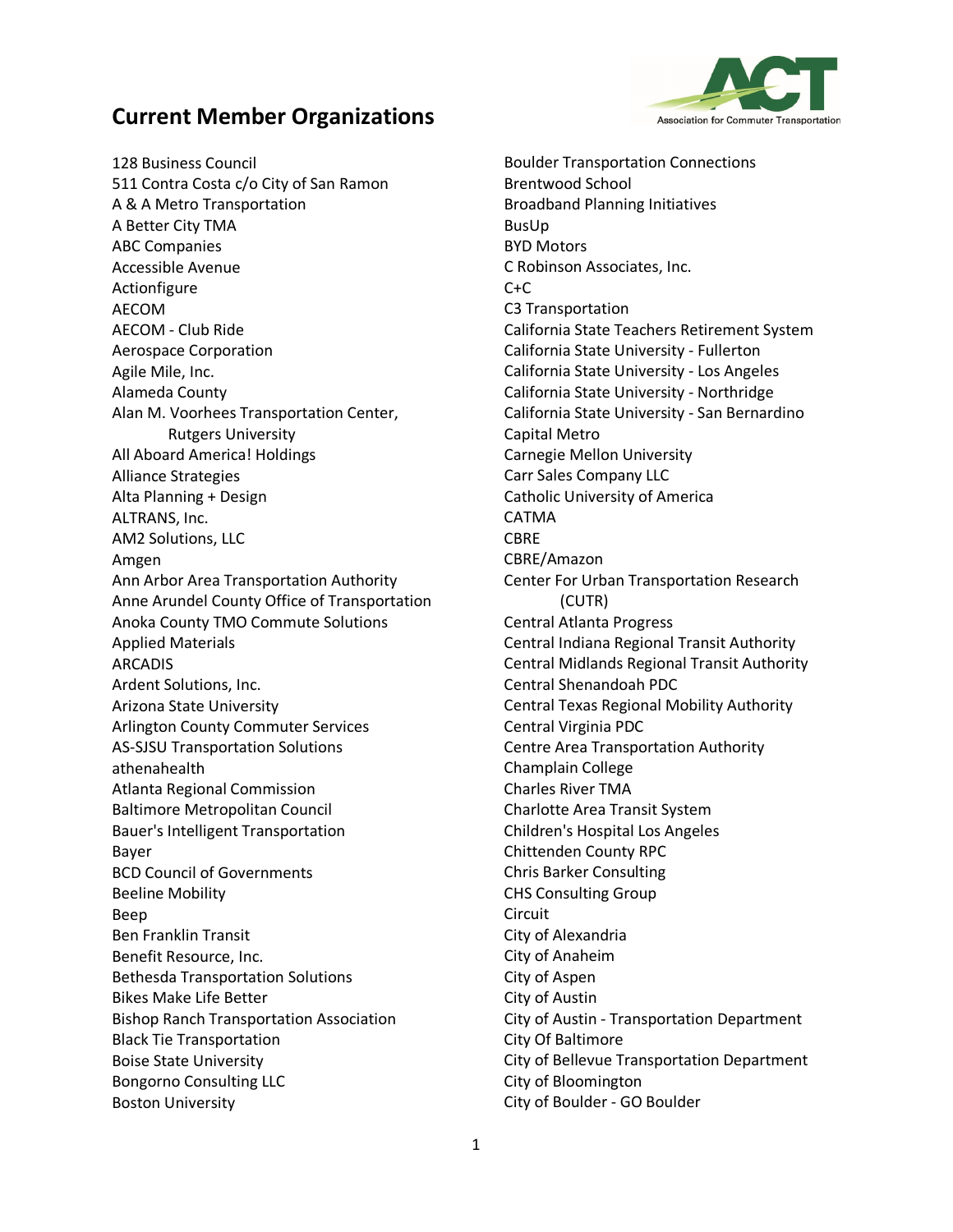

City of Carlsbad City of Charlotte City of Durango City of Durham City of Eugene City of Fort Collins City of Glendale City of Glenwood Springs City of Houston - ParkHouston City of Inglewood City of Kamloops City of London City of Los Angeles City of Menlo Park City of Mountain View City of Pittsburgh City of Pleasanton City of Raleigh City of Raleigh City of Redmond City of Santa Monica City of Seattle DOT City of Toronto City of Tucson City of Tukwila City of Vancouver City of Virginia Beach City of Wilsonville / SMART Clark Concepts Clemson University Colorado Department of Transportation Colorado State University Columbia University Community Transit Commute Options Commute Seattle Commute Smart Northwest Commute with Enterprise Commute.org Commuter Services Commuter Solutions, Inc Commuteride - Ada Co. Hwy District CommuterLink Commutifi Commuting Solutions Compass Transportation and Technology, Inc. CONSOR Engineers Contra Costa Centre Association Contra Costa Transportation Authority Corpus Christi Regional Transportation Authority County of Hawai'i Mass Transit Agency Culver City Transportation Cushman & Wakefield Cushman Transportation Consulting, LLC Dallas Area Rapid Transit DATTCO David Judd, Transportation Consulting Delaware County TMA Delaware Valley Regional Planning Commission Denver Regional Council of Governments Denver South EDP Dero Dibs District Department of Transportation DOES/Office of Wage-Hour Downtown Columbia Partnership Downtown Denver Partnership Downtown Fort Lauderdale Transportation Management Association Downtown Memphis Commission Downtown: On the Go! Duke University Dulles Area Transportation Association Edenred Commuter Benefit Solutions Emerald Coast Regional Council Emory University/Clifton Corridor TMA Enns Analytics E-planning ERG, Inc. Essentia Health Evolgo Fairpointe Planning Fleet Labs Flexigo Florida DOT Food and Drug Administration Fortress Mobile Foursquare ITP French & Parrello Associates Genentech George Mason University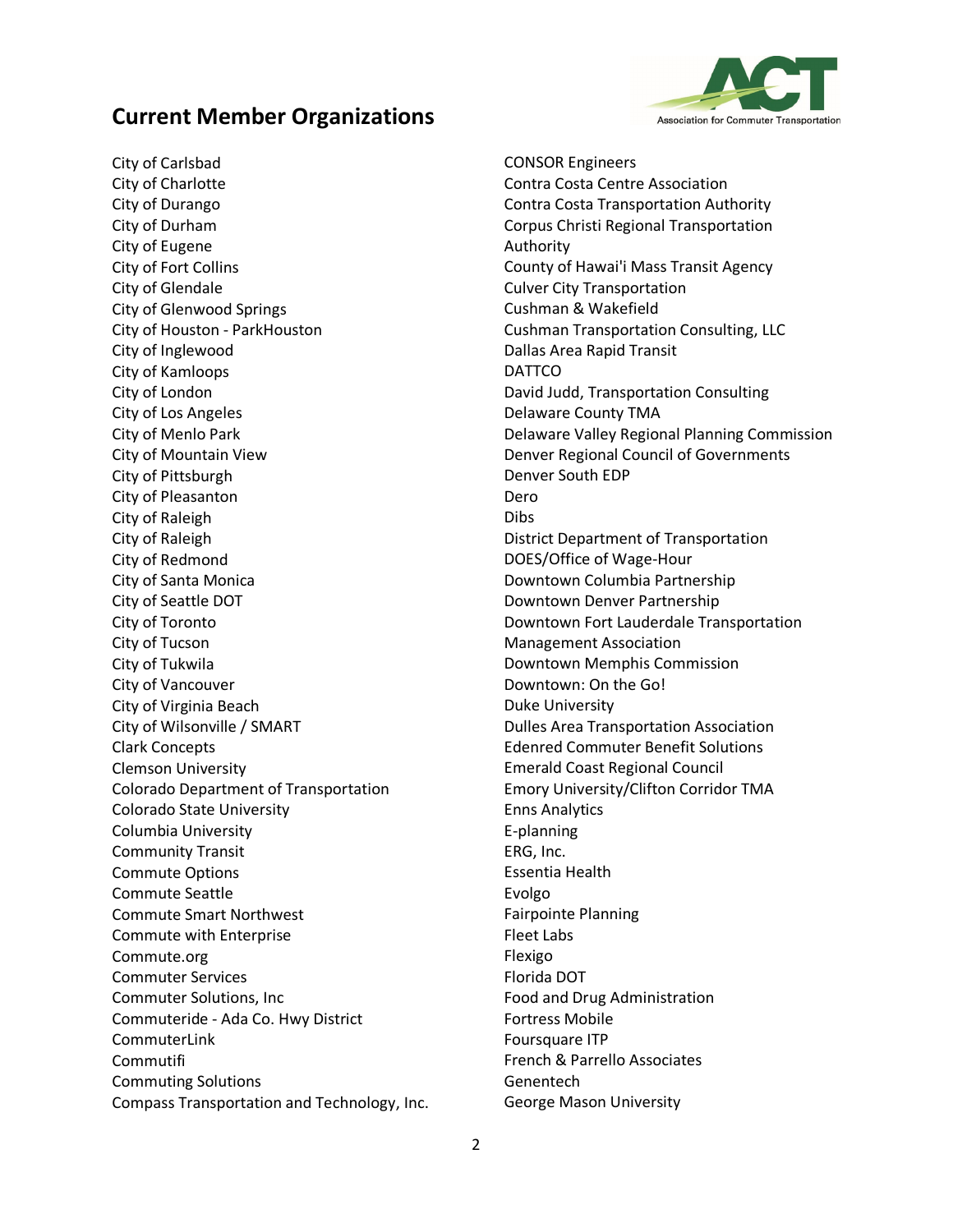

Georgia Institute of Technology GO ITHACA GObike Buffalo Google GoTriangle Granite Essentials Greater Madison MPO Greater Mercer TMA Green Commuter Green Options Buffalo, Inc. GVF Gwinnett County Department of Transportation GWRideConnect Hacienda Owners Association Halifax Regional Municipality Hallcon Harford Transit LINK Harvard University Hip Mobility, Inc **HNTB** Hood River County Transportation District Houston-Galveston Area Council Howard County Office of Transportation Howard Stein Hudson ICF Innova EV Micromobility Innovate Memphis Innovative TDM Solutions intercity Transit Interurban Transit Partnership Intuit Irvine Spectrum TMA IUPUI Parking & Transportation Services J. S. Lane Company, LLC JLL/VMware Johns Hopkins University Keep Middlesex Moving Inc. Kern Council of Governments KFH Group Kimley-Horn King County Metro KIPDA Kite Pharma Kitsap Transit Knoxville Regional Transportation Planning Organization

KUHMUTE Lam Research Corporation Lancer Insurance Company Lane Council of Governments Lane Transit District LDA Consulting Liftango LILEE SYSTEMS LinkedIn Livable Buckhead, Inc. Los Angeles World Airports Loudoun County Department of Transportation and Capital Infrastructure Love to Ride LSU Parking & Transportation Services Luum LuxBus America Lyft Mack Global LLC **MagicBus** Maricopa County Travel Reduction Program MASCO/CommuteWorks Meadowlands Transportation Brokerage Corporation d/b/a EZ Ride Media Beef Meta Metro Metro Nashville Planning Department Metro Transit Metro Transit Marketing Metropia, Inc Metropolitan Atlanta Rapid Transit Authority Metropolitan Transit Authority of Harris County Texas Metropolitan Transportation Authority Metropolitan Transportation Commission Metropolitan Washington Council of Governments Metropolitan Water District of Southern California Miami Valley Regional Planning Commission **Microsoft** Mid America Regional Council Middle Peninsula Planning District Commission Mid-Ohio Regional Planning Commission Midtown Alliance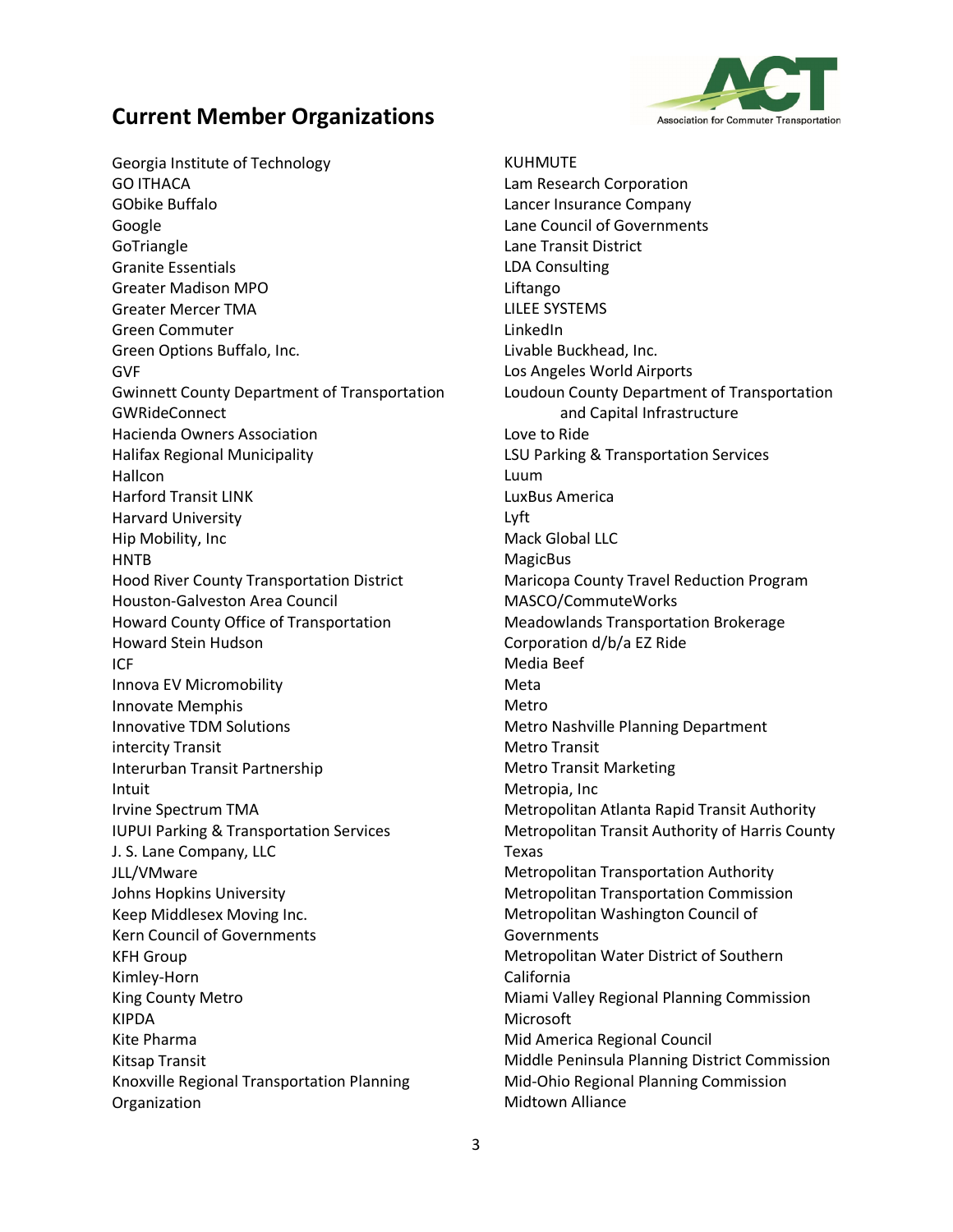

Milwaukee Regional Medical Center Minneapolis Parks/UrbanTrans Minnesota Department of Transportation Missoula In Motion MIT Parking and Transportation MOA Public Transportation Department Mobilify Southwestern Pennsylvania Modeshift Inc Moffett Park Business Group Montclair State University Montgomery College Montgomery County Commuter Services Mosaic Global Transportation Motor Coach Industries Mountain Line Movability Move Minneapolis Move Minnesota movmi - Shared Transportation Services Inc. National Institutes Of Health Navya NC State University NCDOT Integrated Mobility Division Nelson/Nygaard Netflix New River Valley Regional Commission North Bethesda TMD North Central Texas Council of Governments North Florida Transportation Planning Organization North Front Range Metropolitan Planning **Organization** North Natomas Jibe Northease Consulting Group Northeast Transit Pl & Mgt Corp / NorthEase Consulting Group Northern Neck Rideshare Northern Shenandoah Valley Regional Commission - RideSmart Northrop Grumman Corporation NVTC NW Transportation Options/Sunset Empire Transportation District Odonnell Company OHSU Old Dominion University

OneCommute.Com **Optibus Oracle** Orange County Public Transportation Orange County Transportation Authority Oregon Cascades West Council of Governments Oregon State University Paradise Consulting Pedal Power Promoters, LLC Penn State University PeopleForBikes Piedmont Authority for Regional Transportation (PART) Pierce County Pierce Transit Pima County Environmental Quality Port of LA Portland State University Potomac & Rappahannock Transportation Commission Prince George's County Department of Public Works and Transportation Princeton University Propark America Pulsar Advertising Redding Area Bus Authority Redding Area Bus Authority Regional Planning Commission of Greater Birmingham Regional Trans Commission Rhode Island Public Transit Authority Rice University RideAmigos RideFinders Rideshare Thomas Jefferson Planning **Commission** RideWise Inc. Ridy Riverside County Transportation Commission Roanoke Valley-Alleghany Regional Commission Rogue Valley Transportation District RRRC - Commuter Services RTC of Southern Nevada Rubrik, Inc. Rural Health Network of SCNY RydeTrans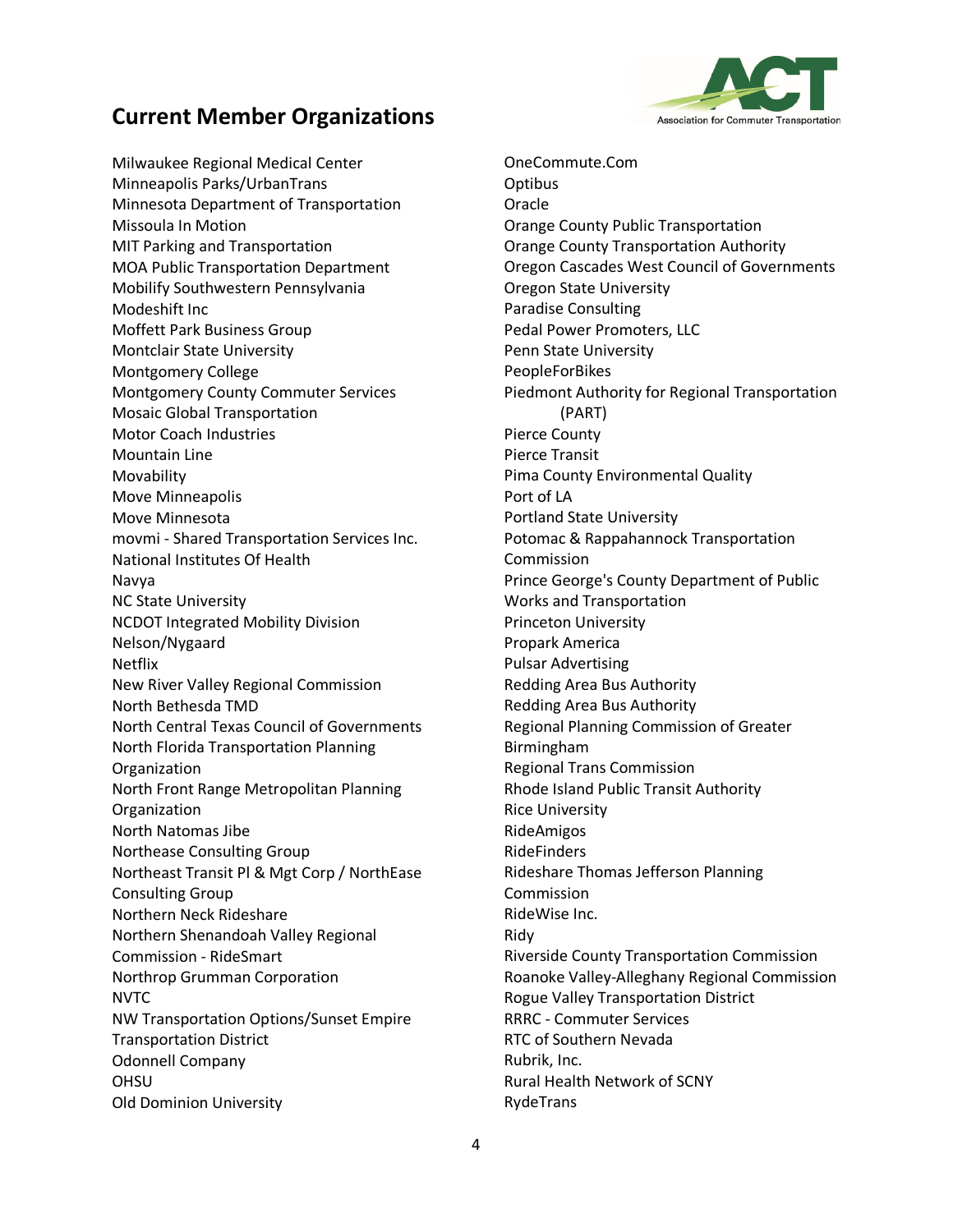

Sacramento Area Council of Governments Sacramento Regional Transit District Salem Area Mass Transit District **Salesforce** Salt River Project Sam Schwartz San Bernardino County Transportation Authority San Diego State University San Francisco Department of Environment San Luis Obispo Regional Rideshare SANDAG Santa Barbara County Association of Governments Santa Cruz County Regional Transportation Commission Schoen Engineering Inc Seaport TMA Seattle Cancer Care Alliance Seattle Children's Hospital SEMCOG Simon Fraser University SLR International Smart Commute Metro North Solano Transportation Authority Sony Pictures Entertainment South Florida Commuter Services Southern California Edison Southwestern Pennsylvania Commission Spin Stanford Health Care Stanford University Stanford University, Stanford Research Park Stanislaus Council of Governments Stantec Generation AV / Smart Mobility Starbucks Coffee Company State of Arizona State of Hawaii DOT State University of New York at Buffalo Steer Storer Transportation Superpedestrian Swedish Medical Tahoe Regional Planning Agency TAMC TBARTA

TDM Specialists, Inc. TDOT Tesla Texas A&M University Texas State University Texas Tech University The Cheesecake Factory Incorporated The Convention Store The Destination Sales and Marketing Group, Ltd. The Ohio State University The Partnership TMA of Montgomery County The Research Triangle Park The Rideshare Company The Routing Company The World Bank Group TheBulletin.io Thurston Regional Planning Council TMA Bucks TMA Chester County TMA Group TMA of Lake Cook TMACC TMASF Connects Toole Design Town of Cary Town of Chapel Hill Towson University Traffic Planning Consultants Ltd TRAFFIX/HRT Trakk, Inc. TransAction Associates Transit Services of Frederick County TransLink TransLoc Transmanage TransOptions Inc. Transportation DM, LLC Transportation Management Services LLC Transportation Solutions Foundation **TransWest TranSystems** Triangle J Council of Governments Tri-County Council for Southern Maryland TriMet TripShot